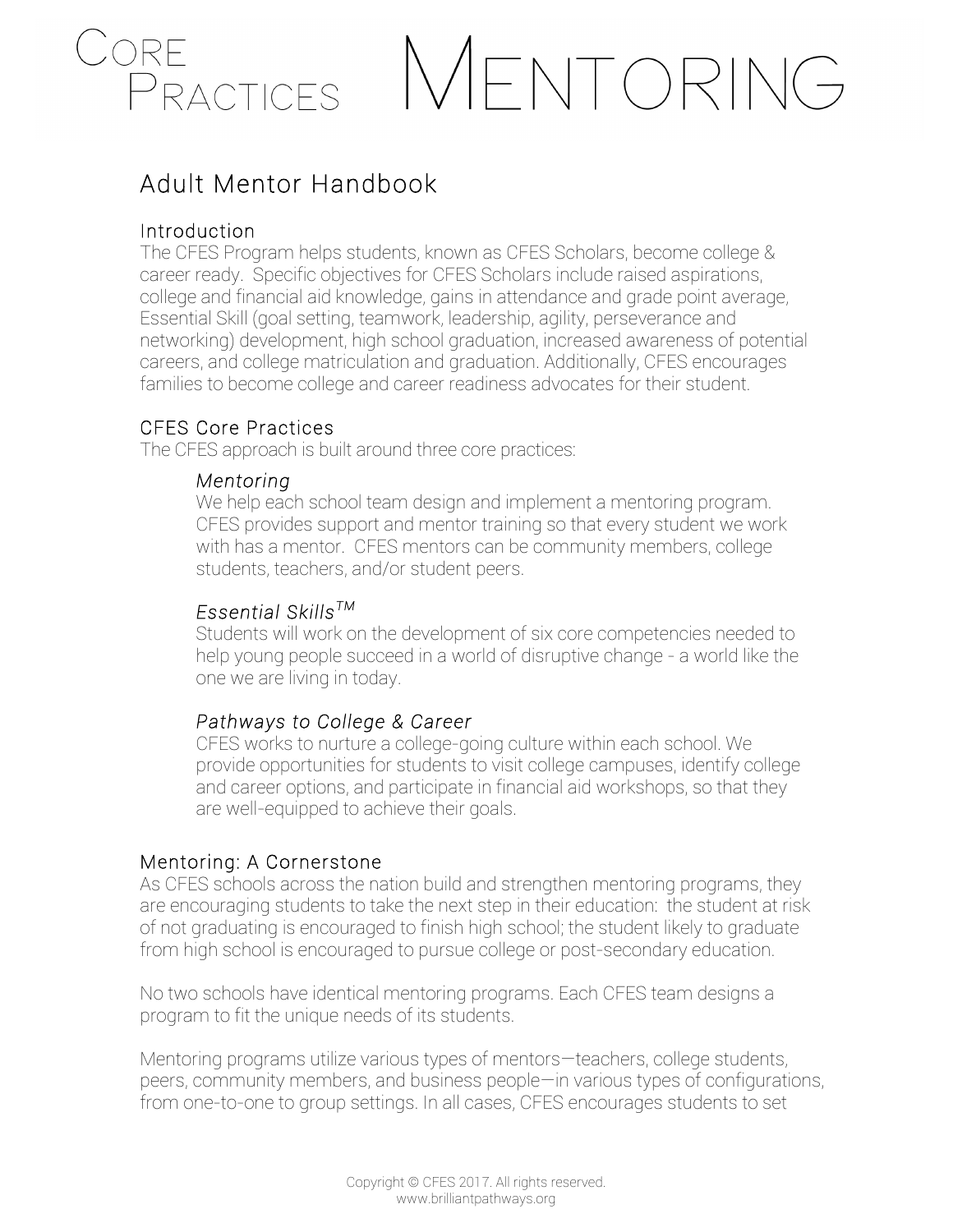### **CRF** PRACTICES

# ENTORING

goals and develop strategies to achieve them. Mentoring, in concert with the other core practices, can play a big part in the achievement of goals and the development of the Essential Skills. By being exposed to experiences that expand horizons and a sense of purpose, CFES has found that young people—regardless of the obstacles they face are ready to take steps toward a high school diploma, some form of college matriculation, and  $21^{st}$  century work force readiness.

#### A Positive Role Model

A mentor is a special person who serves as a positive role model for a younger person, providing friendship, advice, and support. Good mentors are responsible, trustworthy, and caring individuals who call upon their own life experiences to provide guidance for mentees. In Greek mythology, Mentor was Odysseus's trusted guide and friend; while Odysseus was off at war, his son was placed in Mentor's care to be educated in all facets of life.

Consider the following characteristics of good mentors:

- Mentors are role models. Through their actions and behaviors they demonstrate and guide mentees in a positive way.
- Mentors listen. They maintain eye contact and give their mentees their full attention.
- Mentors communicate. They use words and body language to get their message across.
- Mentors are practical. They help their mentees set goals and achieve them.
- Mentors quide. They encourage their mentee rather than push or tell them what to do.
- Mentors are kind. They are nonjudgmental and open-minded.
- Mentors are supportive. Their primary purpose is to spend quality time with and be there for their mentee.
- Mentors are responsible. They show up on time, follow through, and know to ask questions when they don't have the answers.
- Mentors are interested. They show interest in their mentee and take time to learn about their mentee's world.
- Mentors are true to themselves. They bring their individual interests and talents to mentoring. They have fun being a mentor!

#### Measurable Gains Through Mentoring

Students who have mentors make significant academic and social gains. Research confirms that more than 98 percent of students involved in CFES mentoring programs take measurable steps to become college & career ready. While specific areas of growth vary from student to student, the end result is the same: more students graduating from high school, more pursuing college or other post-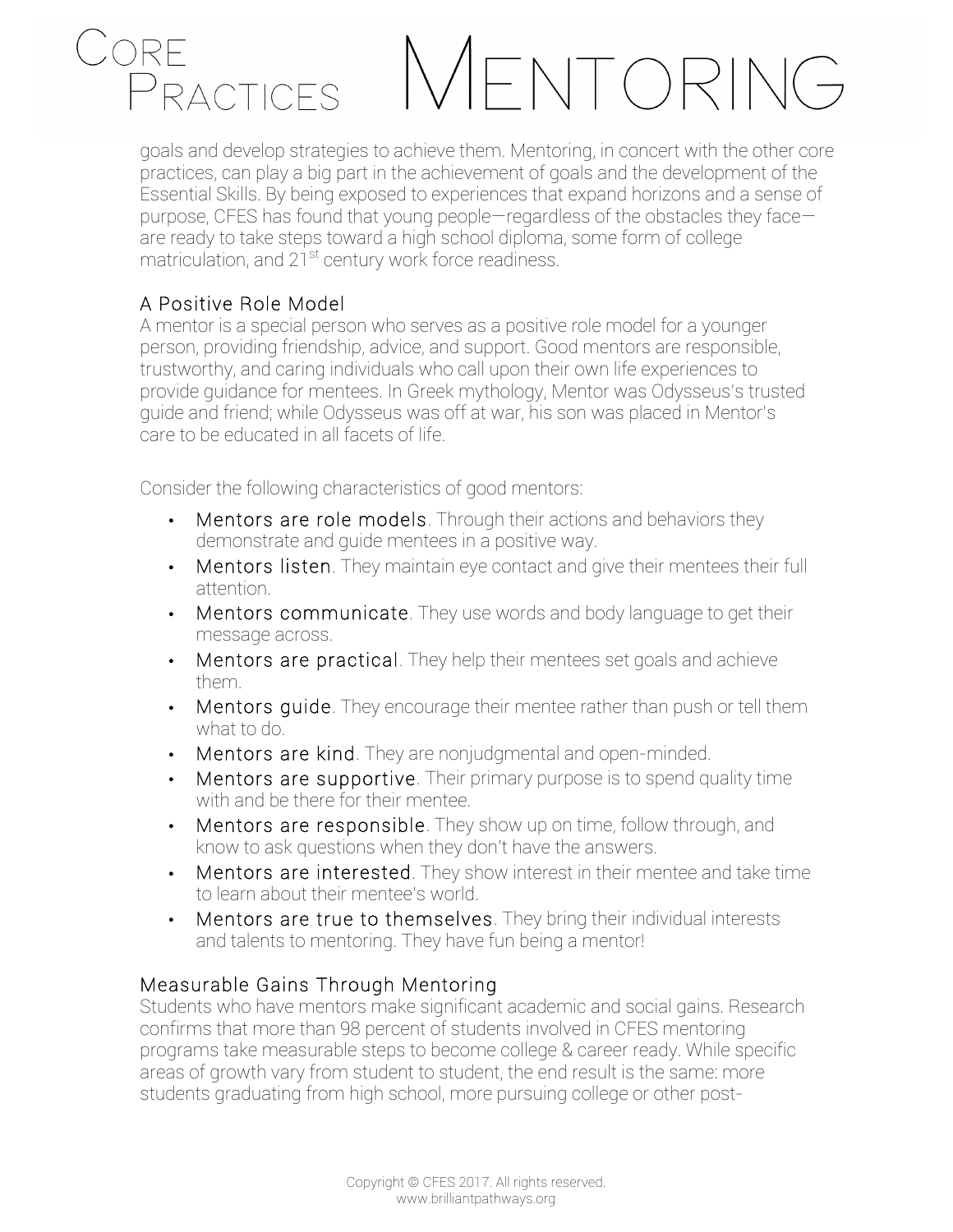### CORF **FNTORING** PRACTICES

secondary education or training, and more students prepared to enter the 21<sup>st</sup> century workforce.

#### The Mentoring Relationship

Mentoring relationships evolve through phases and stages. The trust that makes the mentoring relationship successful requires time and patience because for many students this is an entirely new experience. Students who most need mentors are often those with whom it is hardest to build trust. Mentees can be slow to show how much the mentor means to them. Mentors who initially perceive a lack of trust should check with the coordinator; they often learn that mentoring time is the highlight of the mentee's week and that the mentee is showing signs of growth. Consistency, timeliness, and follow-through build trust and take the relationship to the next level.

Once a relationship has formed, the mentor and mentee see each other as friends; they are committed to the relationship, making plans together and setting goals. They may work on special projects or school assignments. This is a very productive period.

A time will come when goals are achieved, when the mentee is thinking more independently and begins to take healthy risks. The mentor becomes more of a sounding board or advisor than a motivator. During this time, the mentee develops more independence.

The relationship often terminates at graduation or at the end of the school year. Plan it well in advance and discuss it openly, presenting it as a time of growth and happiness rather than one of sadness. A year-end mentor-mentee celebration is a perfect way to show appreciation, celebrate achievement, and bring closure.

#### Overcoming Barriers

When obstacles appear in the relationship or things are not going as well as planned, it is time to take action. Mentors should check in with the School-based liaison and share concerns immediately, as this person is in the best position to offer suggestions. Sometimes what appears to be a major problem to a mentor might just be a mentee's concern over an upcoming test or other stressors. Ongoing, clear, and open communication paves the way for successful relationships and an effective mentoring program.

#### Guidelines for Mentoring

After an introductory mentor-training workshop, training continues through frequent check-ins and ongoing communication between the mentors and the School-based liaison. As noted above, clear and frequent communication is the glue that binds the program together.